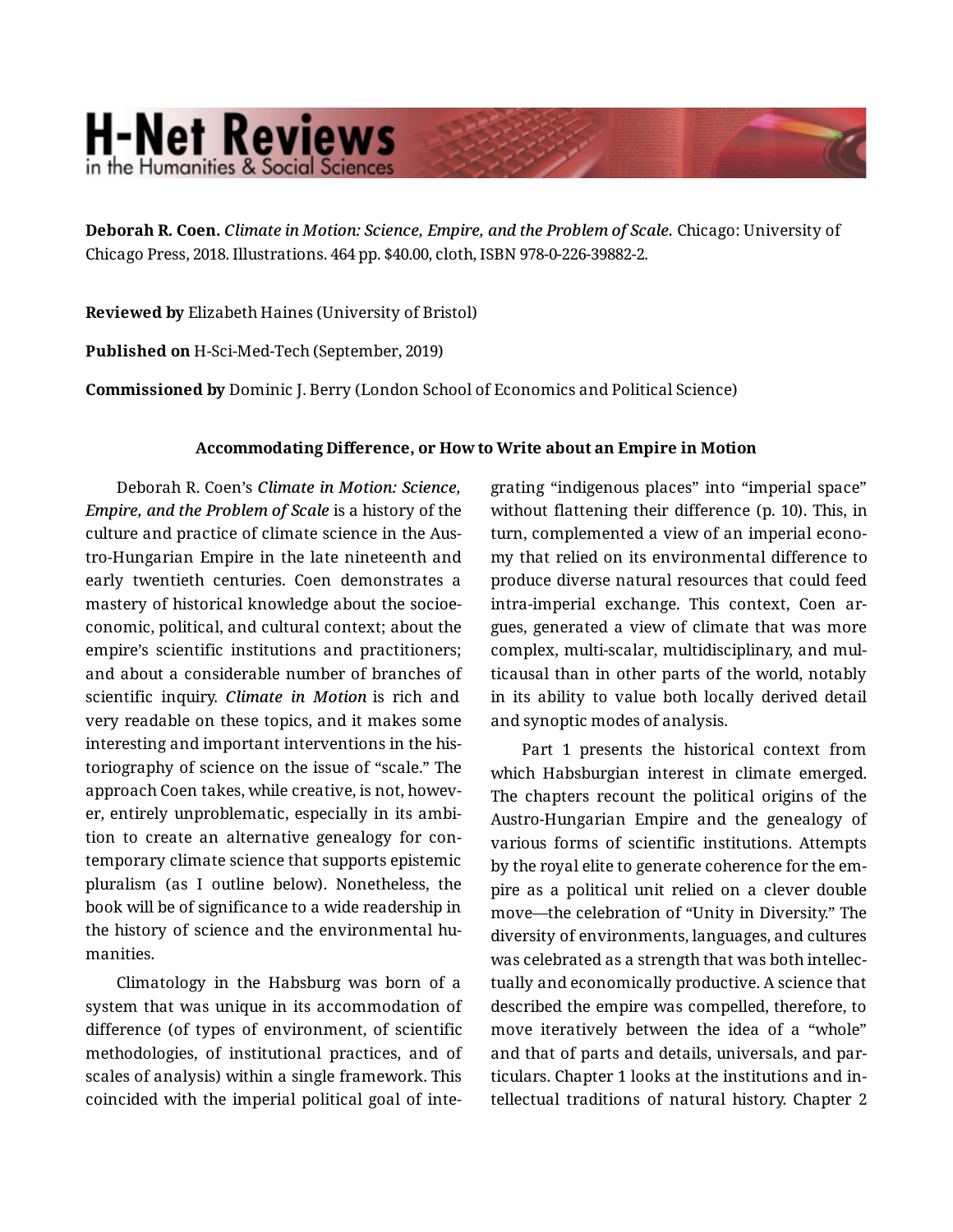looks at the "idea" of Austria and, in particular, the ways the designation of cultural and natural mon‐ uments was used as a strategy to create a transimperial cultural commons. Chapter 3 focuses on the ways "Unity and Diversity" as a political idea encouraged scientific personae that were spiritual‐ ly and intellectually inclined to be able to marry sweeping thought and attention to apparently mundane detail. Chapter 4 describes the practical difficulty that institutions faced in trying to bal‐ ance imperial and provincial ideals and shows how this shaped observational networks.

Part 2 follows a very loose chronology be‐ tween the 1840s and the 1920s, showing dynamic climatology as emerging from commonalities in a variety of natural historical investigations, the in‐ stigation of systematic observational data collec‐ tion projects, the synoptic expression of the data in cartographic form, and the development of mathematical and experimental forms of the sci‐ ence. Specifically, however, the four chapters focus on changes in epistemic practices and values that typified the nature of Habsburgian climatology. Chapter 5 considers the role of new mapping tech‐ niques that could adequately communicate widely variable scales of geographic differences, such as a graphic depiction of land elevation that could ac‐ commodate both the dramatic peaks of the Alps and areas with gentler landscapes. Chapter 6 de‐ scribes the development of new genres of writing that could bridge perspectival scales. Chapter 7 ex‐ plores the idea that difference between two areas could be generative, through the history of wind movement, the health sciences, and economics. Chapter 8 describes a shift in thought around ex‐ ceptionalism: from seeing storms as anomalies within stable climate systems to seeing storms as an inherent part of dynamic systems.

Part 3 is titled the "Work of Scaling" and brings together three very different kinds of study. Chap‐ ter 9 explores the relationship between the scales used in climate science and the politico-legal de‐ bates around the environmental impact of defor‐

estation. Coen describes how these debates created an imperative to describe the climatic effect of forests on their surroundings, leading to interest in climatic variation at a micro-level. Chapter 10 de‐ scribes the ways the environments of the Austro-Hungarian Empire offered new ways of thinking about and observing difference within and be‐ tween plant species. Chapter 11 considers the emo‐ tional and ethical challenge of reconciling the shifting senses of the familiar that were provoked by "rescaling." It asks how the private writing of two "imperial-royal" scientists might be used to un‐ derstand the psychological experience of changing intellectual and affective perspectives.

Taking up the question of historiography, one of the major contributions of *Climate in Motion* is in offering a very polished example of how geo‐ graphi‐

cal categories can be read "along" the grain.[1] Over the last decade, there has been a growing re‐ jection of the use of political units as "wholes" about which one might write.[2] In some instances, the meta-category of "global" histories of science has been offered as an antidote to national, imperial, or even regional history, categories that might be seen to obscure as much as they reveal. Yet it seems that geographical "wholes" can still offer purchase where we attend to how they are being perceived and performed by the actors concerned. Coen's book does interesting work by articulating the process through which imperial climate sci‐ ence was complicit in both challenging and reify‐ ing particular scales of thought and experience.

Coen cites her inspiration for this approach as stemming from John Tresch's ambition to interro‐ gate the "cosmologies" of science and from exam‐ ples of scalar analysis by Richard White and Bene‐ dict Anderson.[3] However, Coen adds to the tech‐ niques available for this kind of historical writing by borrowing from her Habsburgian subjects. It is both fascinating and charming to see Coen repli‐ cating the "work of scaling" that in the nineteenth

2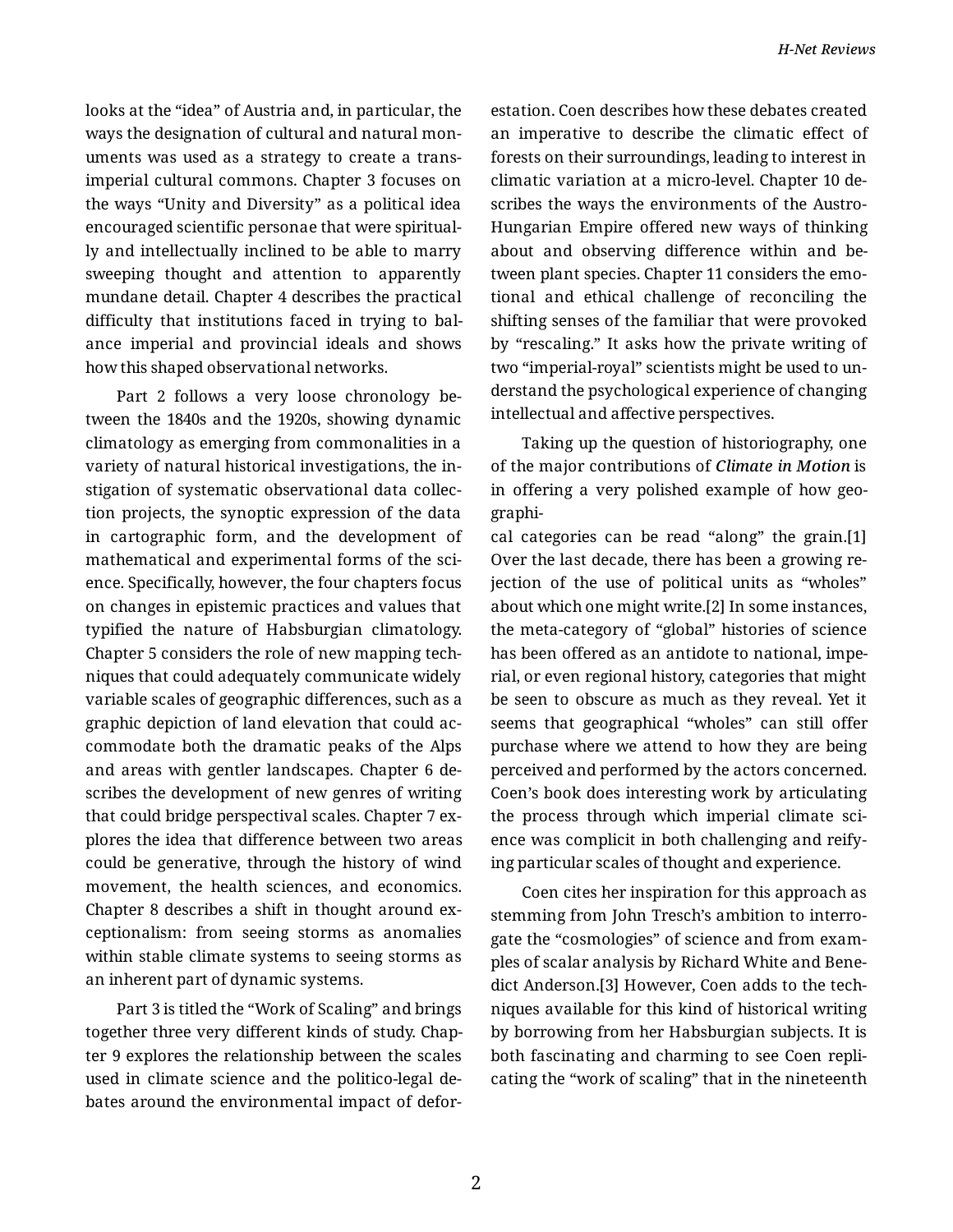century was being used to represent climates, in *her* representation of *their* social world.

A first shared characteristic between *Climate in Motion* and Coen's definition of "imperial-royal" science is multi-perspectivalism. Coen uses multi‐ ple techniques, tools, and points of view to present complexity innovatively, building on existing forms of writing large-scale histories of science and adding to the toolbox of techniques available to historians. In a now classic article from 2004, Su‐ jit Sivasundaram focused on cross-contexualiza‐ tion—the reading of sources and reconstruction of scientific exchange from different directions.[4] More recently Stuart McCook proposed the tech‐ nique of "following" (material, ideals, and people) as an analytical approach that subverts or rejects geographical categories.[5] This was used to great effect in Rohan Deb Roy's recent book, *Malarial Subjects: Empire, Medicine and Nonhumans in British India, 1820-1909*, in tracing the emergence of a global understanding and definition of the dis‐ ease. However, Coen's writing feels less program‐ matic and shifts fairly regularly between a huge variety of spatial and temporal scales, from in‐ tensely personal diary confessions to broad trends across distinct forms of scientific endeavor.

In part 1 where Coen describes the relation‐ ship between the sociopolitical context and the characteristics of "imperial-royal" science, she uses a kind of mosaic structure, presenting clusters of related ideas and situations that she picks up and puts down like samples in a collection. Part 2 draws more heavily on biographical vignettes as a means to describe how intra-imperial mobility be‐ tween sites, disciplines, and embodied environ‐ ments influenced forms of scientific thinking. Part 3 is the most diverse, with a reflective and surpris‐ ing chapter on methodology placed right at the end. These shifts feel fluent rather than stylistically self-conscious and offer an interesting model for historical writing about scale.

Another epistemic technique that Coen bor‐ rows from the climatological research of her sub‐ jects is using "imperial-royal science" as a category that is strongly defined but not clearly bounded. In Habsburgian climatology, Coen tells us, the at‐ tempt to map out regions and the use of particular scales of analysis were beneficial not because of the representational accuracy of the categories they created but because the deliberation of those categories was so intellectually generative. Coen's category of Habsburgian imperial-royal science seems to operate in a similar way.

For Coen, the dominant characteristic of the Austro-Hungarian scientific culture is the produc‐ tive internal tension between central imperial and provincial points of view. She proposes that the ba‐ sic shape of climatological investigation is the re‐ sult of this peculiar intra-imperial dialogue, and not the result of the relationship of the Habsburg Empire to other nations or empires. Scientists at work in other locations are considered to be work‐ ing under other "scalar" paradigms, yet discussion of the influence or even existence of climatologi‐ cal discourse from elsewhere is muted.

Coen suggests a similarity between the moti‐ vations of Habsburg scientists and those based in other land empires, including the United States, Russia, and India. Occasionally she mentions the contribution of non-Habsburg scientists to "Habs‐ burgian" modes of thinking (or vice versa), includ‐ ing dialogue with Alexander Voiekov in Russia, C. H. D. Buys-Ballot in the Netherlands, or Robert de Courcy Ward in the US. In the final chapter, Coen describes how the climate scientists' scalar imaginaries were shaped by travel beyond the limits of the empire. However, she rarely offers a sense of how the exchange of scientific ideas and data hap‐ pened with actors or organizations beyond the empire, and it isn't until the conclusion that we learn that, in 1873, Vienna was the site of the First International Meterological Congress or that Aus‐ trians led the first International Polar Year of 1883. In making the case for the productivity of the in‐ ternal tensions of the Habsburg scientific culture,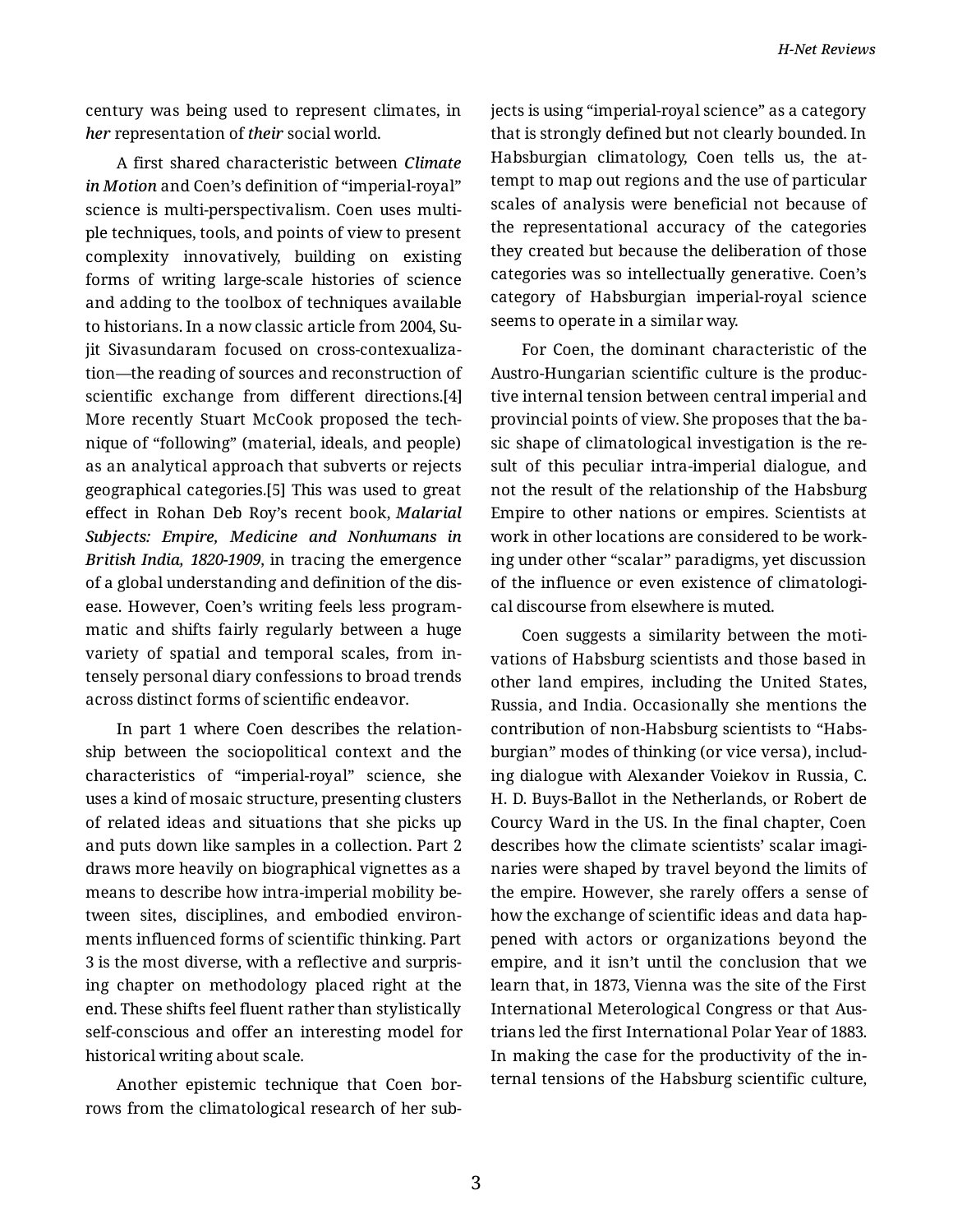she almost erases its connectivity to a larger set of discussions.

The regional characteristics of climatological scientific practice, while beautifully drawn, feel more convincing in some moments than in others. While I enjoy Coen's act of connecting the sociopo‐ litical infrastructure of the Habsburg Empire to pluralistic forms of science, I find Coen's stronger expression of pluralism as "belonging" to Habs‐ burg scientists a little harder to buy. Coen uses a quotation from 1919 by Jewish Czech-German ge‐ ographer Julie Moscheles on pluralism, who com‐ pared the "life and soul of all human beings" to the diverse forms taken by water in different environ‐ ments, "a little modified by circumstances but al‐ ways to be recognized and loved" (p. 348). For Coen this metaphor is associated with a Habsburg "im‐ perial-royal" scientific perspective. I would have been interested to know where and whether traits that Coen identifies as Habsburgian are clearly dif‐ ferentiable from late nineteenth- and early twenti‐ eth-century forms of scientific and political inter‐ nationalism.

A more significant difficulty I had with Coen's work was her portrayal of the Habsburgian imperi‐ al ideals as largely benign. Predominantly Coen describes the imperial-royal work of scaling and concurrent intellectual pluralism as having a polit‐ ically progressive impact (a special kind of em‐ pire), particularly in contrast to narrower and ex‐ clusionary nationalist politics. Coen acknowledges the expression of racist prejudice, exoticization, and sometimes hatred of the non-Germanic peo‐ ples of the Austro-Hungarian Empire by some of the imperial-royal scientists. She recounts the ill-ef‐ fects of these prejudices on scientific practice and on the life courses of particular scientific practi‐ tioners. Yet although Coen writes "scaling" as an ethical process, I do not feel convinced that she tackled this with enough force.

In chapter 11 and in the conclusion, particularly, Coen argues that scaling necessarily pro‐ duces moments of affective recalibration that manifest in feelings of longing and loss, seductions of the exotic, and pangs of homesickness. Howev‐ er, Coen's consideration of the effects of recalibra‐ tion, the accommodation of "unity in diversity," is taken from the point of view of those establishing new synoptic worldviews. That process is not con‐ sidered from the point of view of those imperial subjects—peasants, guides, prostitutes—who are relegated to the roles of "landscape features."

The book begins by stating the importance of recognizing "scaling," with a note that history of science "must ... attend to the tools and practices of commensuration, which are not limited to mea‐ suring instruments in the traditional sense" (p. 17). Coen situates this project within environmental history, and the history of science, but additionally argues for the wider value of attending to the phe‐ nomenology of scale in the context of contempo‐ rary debates about climate science. While recog‐ nizing that the empire in question here had a very different character than other colonial empires, I think that when Coen advocates the Habsburgian approach to contemporary scientists, she might add a note of caution about the politics of scale. Despite its inclusive rhetoric, the "imperial-royal" perspective disintegrated into more than a century of political turmoil that is still ongoing. Future accommodations of difference in contemporary climate science will need to address more radical‐ ly conflicting subjectivities than were included in the imperial-royal climatological conversations and will need to consider the subaltern as more than "tools of commensuration."

Despite this hesitation, this book is an extremely thought-provoking read: the journey through the Austro-Hungarian Empire; the descrip‐ tion of an emerging science trying to describe complex change; and the portraits of people, place, and institutions using multiple perspectives are all fascinating and have much to offer. I very much hope that the project of "scaling" will be as genera‐ tive of new forms of writing in history of science as it promises to be.

4